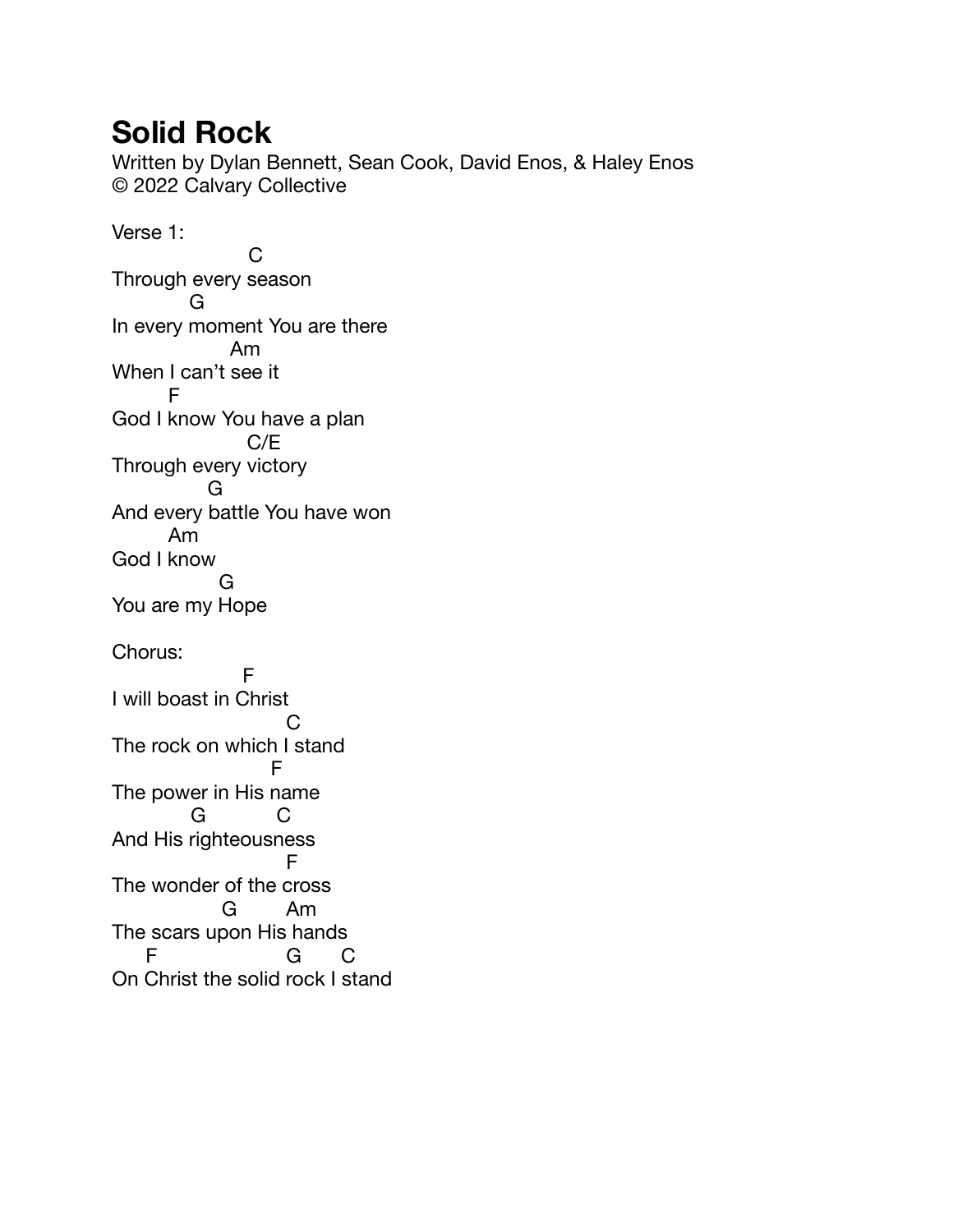Verse 2: **C** C C C C When storms are raging G You are an anchor for my soul Am You won't be shaken For the state of F So I surrender all control C/E Through every victory G And every battle You have won Am God I know G You are my Hope Bridge 1: C F On Christ the solid rock I stand C G All other ground is sinking sand F G/B C All other ground is sinking sand Bridge 2:  $C/E$  F On Christ the solid rock I stand Am G/B All other ground is sinking sand F G/B C All other ground is sinking sand Bridge 3: C/E F On Christ the solid rock I stand Am G/B All other ground is sinking sand F G/B C All other ground is sinking sand